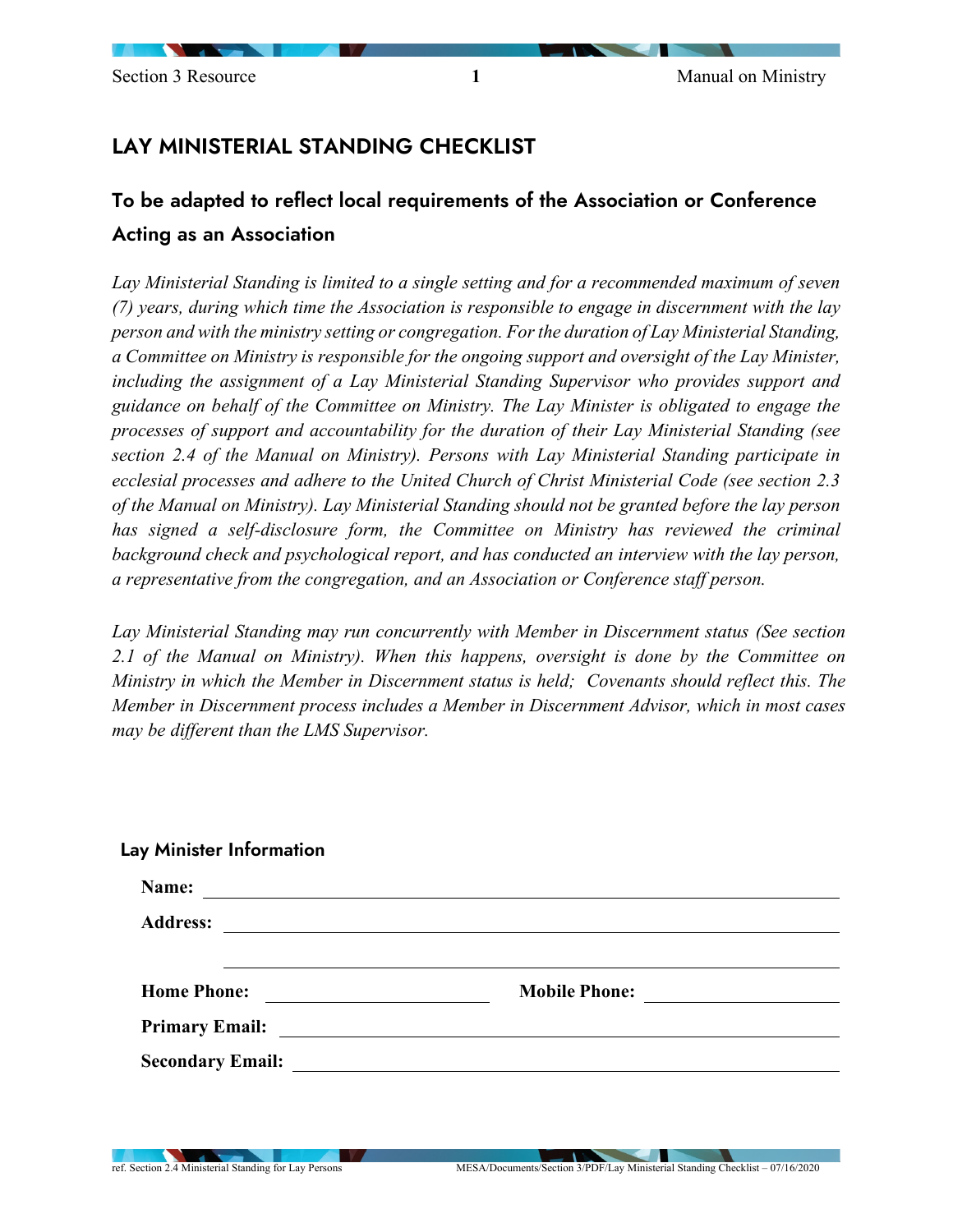| Section 3 Resource                                                                                                                                                                                                                   | $\boldsymbol{2}$ |                                        |         | Manual on Ministry |
|--------------------------------------------------------------------------------------------------------------------------------------------------------------------------------------------------------------------------------------|------------------|----------------------------------------|---------|--------------------|
| Local Church Membership                                                                                                                                                                                                              |                  |                                        |         |                    |
| Verification of Membership                                                                                                                                                                                                           |                  |                                        |         |                    |
|                                                                                                                                                                                                                                      |                  |                                        |         |                    |
|                                                                                                                                                                                                                                      |                  |                                        |         |                    |
|                                                                                                                                                                                                                                      |                  |                                        |         |                    |
| Contact Person at Local Church:                                                                                                                                                                                                      |                  |                                        |         |                    |
|                                                                                                                                                                                                                                      |                  |                                        | (Name)  |                    |
|                                                                                                                                                                                                                                      |                  |                                        | (Title) |                    |
|                                                                                                                                                                                                                                      |                  |                                        |         |                    |
|                                                                                                                                                                                                                                      |                  |                                        |         |                    |
| Email: <u>Alexander Alexander and Alexander and Alexander and Alexander and Alexander and Alexander and Alexander and Alexander and Alexander and Alexander and Alexander and Alexander and Alexander and Alexander and Alexande</u> |                  |                                        |         |                    |
| <b>Materials Received from the Local Church</b>                                                                                                                                                                                      |                  |                                        |         |                    |
| Letter from local church requesting Lay<br>Ministerial Standing                                                                                                                                                                      |                  | (date received)                        |         |                    |
| The letter describes the specific need for a Lay Minister and the desire for<br>authorization of the Lay Minister to celebrate the sacraments in specified<br>circumstances.                                                         |                  |                                        |         |                    |
| The letter outlines the particular roles and tasks for the Lay Minister, including the<br>boundaries and duration of the Lay Minister's service, reflecting mutuality in<br>membership between the minister and the community        |                  |                                        |         |                    |
| Items completed by /received from the person applying for Lay Ministerial Standing                                                                                                                                                   |                  |                                        |         |                    |
| Baptism certificate/letter                                                                                                                                                                                                           |                  |                                        |         |                    |
| Church membership certificate/letter                                                                                                                                                                                                 |                  |                                        |         |                    |
| Personal biography data and résumé                                                                                                                                                                                                   |                  |                                        |         |                    |
| Criminal background check                                                                                                                                                                                                            |                  |                                        |         |                    |
| Self-disclosure form                                                                                                                                                                                                                 |                  |                                        |         |                    |
| <b>Psychological Assessment</b>                                                                                                                                                                                                      |                  | Received: $\frac{1}{(date)}$ Reviewed: |         |                    |
|                                                                                                                                                                                                                                      |                  |                                        |         | (date)             |
| Date and Place of Assessment                                                                                                                                                                                                         |                  |                                        |         |                    |
| Lay Ministerial Standing Covenant (to be developed following granting of LMS)                                                                                                                                                        |                  |                                        |         |                    |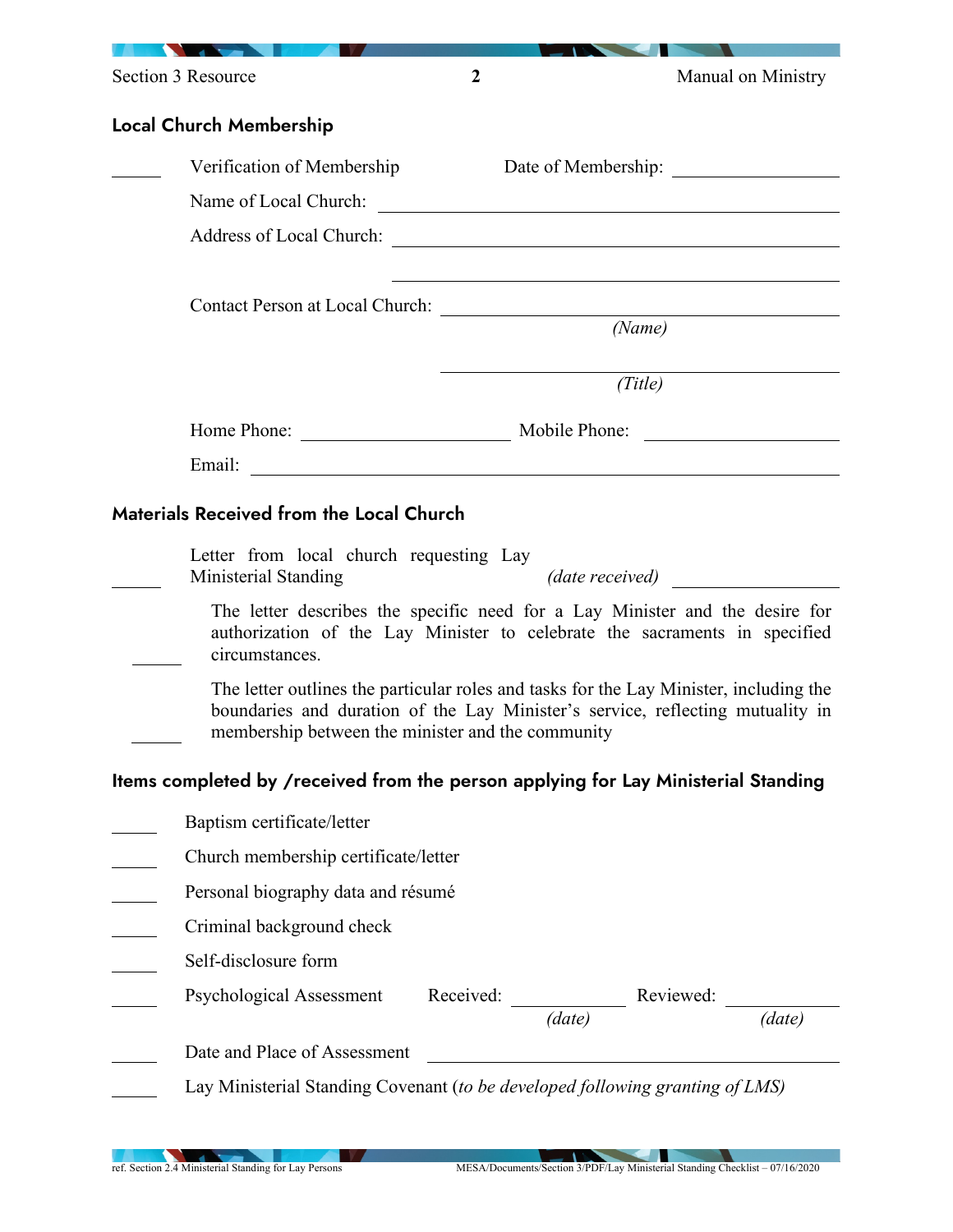| Section 3 Resource                           | 3                                                                                                                     | Manual on Ministry                                                                         |
|----------------------------------------------|-----------------------------------------------------------------------------------------------------------------------|--------------------------------------------------------------------------------------------|
| <b>Initial Meeting</b>                       |                                                                                                                       |                                                                                            |
| Date of initial meeting:                     |                                                                                                                       | Recorded in Minutes                                                                        |
| Name(s) of Church representative(s) present: |                                                                                                                       |                                                                                            |
|                                              |                                                                                                                       |                                                                                            |
|                                              |                                                                                                                       | Name(s) of Association/Conference staff present: _______________________________           |
|                                              |                                                                                                                       |                                                                                            |
| Outcome:                                     | <u> 1989 - Johann Stoff, deutscher Stoffen und der Stoffen und der Stoffen und der Stoffen und der Stoffen und de</u> |                                                                                            |
|                                              |                                                                                                                       |                                                                                            |
|                                              |                                                                                                                       | LMS Standing entered into UCC Data Hub (date): _________________________________<br>(data) |
|                                              |                                                                                                                       |                                                                                            |
| <b>LMS Supervisor</b>                        |                                                                                                                       |                                                                                            |
| Date assigned:                               |                                                                                                                       |                                                                                            |
|                                              |                                                                                                                       |                                                                                            |
| Supervisor Phone:                            |                                                                                                                       | Supervisor Email:                                                                          |
|                                              |                                                                                                                       | Supervisor Address:                                                                        |
|                                              |                                                                                                                       |                                                                                            |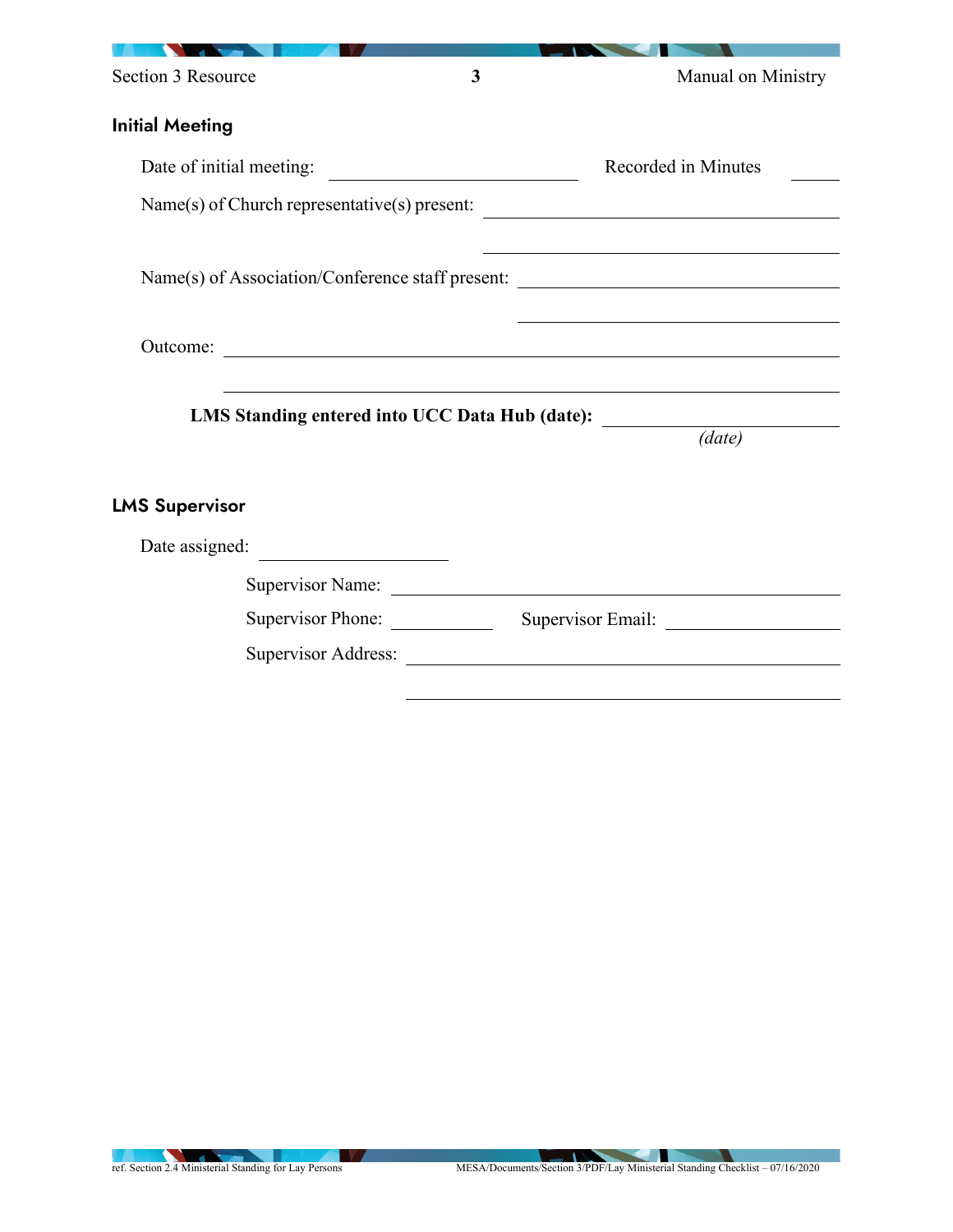|          | <b>Annual Reviews</b> (maximum of 7 years)                                                                                            |       |
|----------|---------------------------------------------------------------------------------------------------------------------------------------|-------|
|          | 1st Annual Information Review with COM and LMS Supervisor and ongoing assessment<br>(including ministry review and standing renewal): |       |
|          |                                                                                                                                       |       |
| Outcome: | <u> 1980 - Jan Samuel Barbara, martin di</u>                                                                                          |       |
|          | 2nd Annual Information Review with COM and LMS Supervisor and ongoing assessment<br>(including ministry review and standing renewal): |       |
|          | Recorded in minutes Date:                                                                                                             |       |
| Outcome: | <u> 1980 - Jan Samuel Barbara, martin di sebagai personal di sebagai personal di sebagai personal di sebagai per</u>                  |       |
|          | 3rd Annual Information Review with COM and LMS Supervisor and ongoing assessment<br>(including ministry review and standing renewal): |       |
|          |                                                                                                                                       |       |
| Outcome: |                                                                                                                                       |       |
|          | 4th Annual Information Review with COM and LMS Supervisor and ongoing assessment<br>(including ministry review and standing renewal): |       |
|          | Recorded in minutes Date:                                                                                                             |       |
| Outcome: |                                                                                                                                       |       |
|          | 5th Annual Information Review with COM and LMS Supervisor and ongoing assessment<br>(including ministry review and standing renewal): |       |
|          | Recorded in minutes                                                                                                                   | Date: |
| Outcome: |                                                                                                                                       |       |
|          | 6th Annual Information Review with COM and LMS Supervisor and ongoing assessment<br>(including ministry review and standing renewal): |       |
|          | Recorded in minutes Date:                                                                                                             |       |
| Outcome: |                                                                                                                                       |       |
|          | 7th Annual Information Review with COM and LMS Supervisor and ongoing assessment<br>(including ministry review and standing renewal): |       |
|          | Recorded in minutes ________ Date: ________                                                                                           |       |
| Outcome: | <u> 1989 - John Stein, Amerikaansk politiker (</u> † 1920)                                                                            |       |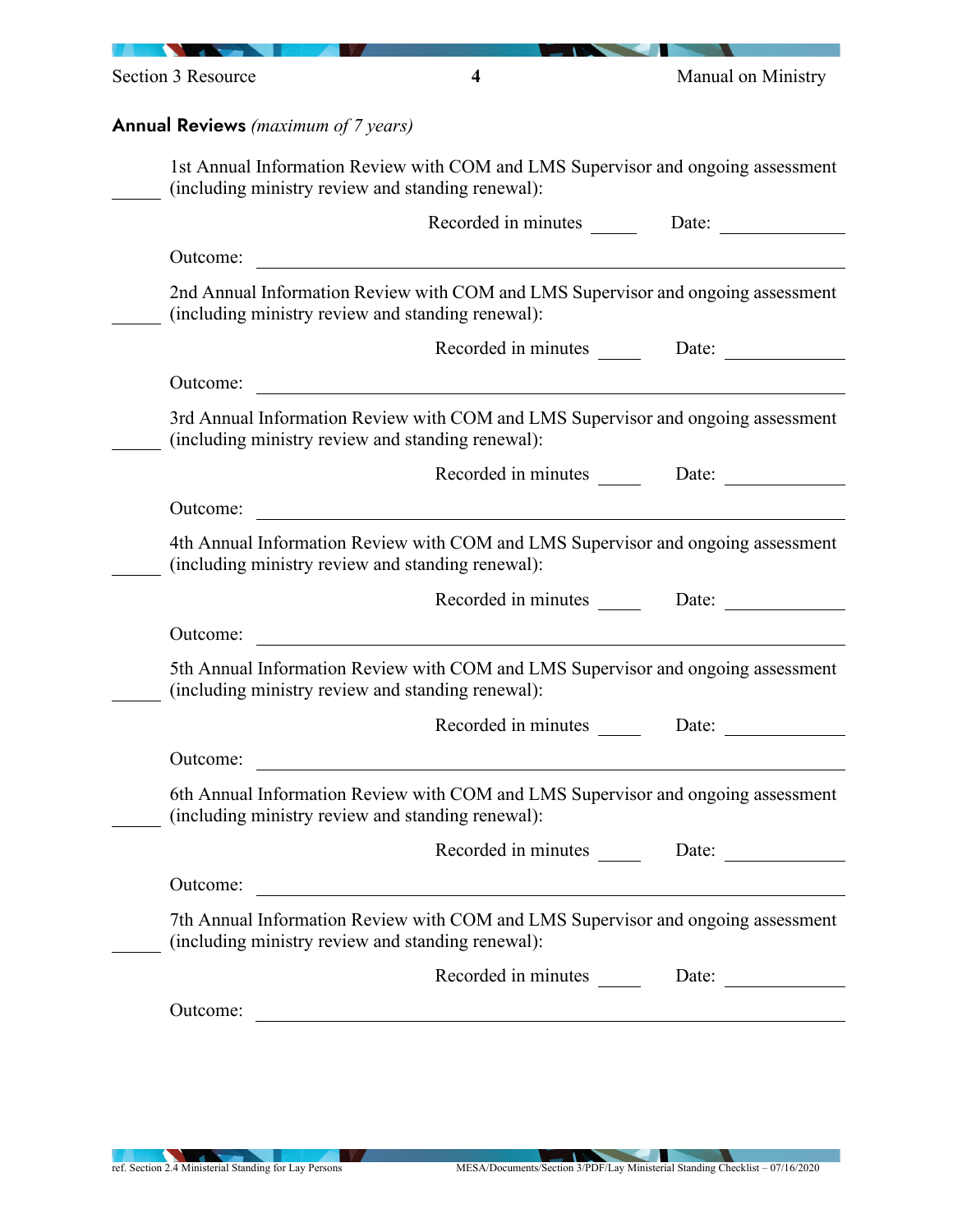| Section 3 Resource | 5                                                          | Manual on Ministry           |
|--------------------|------------------------------------------------------------|------------------------------|
|                    | Ongoing requirements of ministerial standing               |                              |
|                    |                                                            |                              |
|                    | Approved UCC History, Polity and Theology course completed |                              |
|                    | (Required for MID with LMS)-- Date(s):                     |                              |
|                    | Approved Boundary Training completed                       | Date(s): $\qquad \qquad$     |
|                    | Approved Anti-racism/bias Training completed               | Date:                        |
|                    | Continuing education: add lines as needed                  |                              |
|                    |                                                            |                              |
|                    | Where Taken:                                               | Date:                        |
| Outcome:           |                                                            |                              |
|                    |                                                            |                              |
|                    |                                                            |                              |
|                    |                                                            | Date:                        |
| Outcome:           |                                                            |                              |
|                    |                                                            |                              |
| Where Taken:       |                                                            | Date:                        |
| Outcome:           |                                                            |                              |
|                    |                                                            |                              |
|                    |                                                            |                              |
|                    |                                                            | Date: $\qquad \qquad \qquad$ |
| Outcome:           |                                                            |                              |
|                    |                                                            |                              |
| Ministers:         | Review of The Marks of Faithful and Effective Authorized   | Date:                        |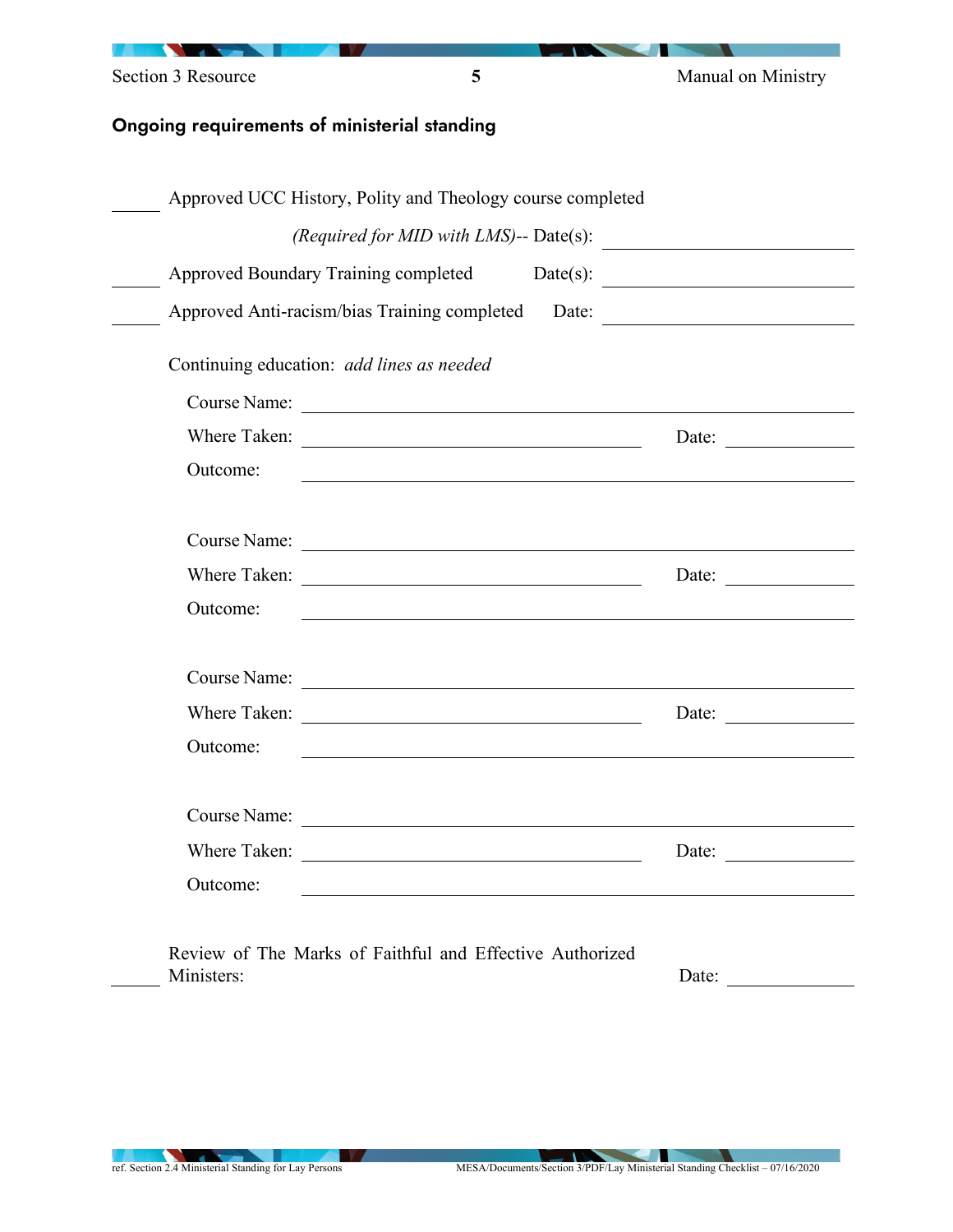| Section 3 Resource                                                               | 6 |                                                                                                                        | Manual on Ministry                                                                                                                                                                                                                   |  |
|----------------------------------------------------------------------------------|---|------------------------------------------------------------------------------------------------------------------------|--------------------------------------------------------------------------------------------------------------------------------------------------------------------------------------------------------------------------------------|--|
| Member in Discernment with Lay Ministerial Standing <i>(if applicable)</i>       |   |                                                                                                                        |                                                                                                                                                                                                                                      |  |
| Entered the MID process: $\frac{MID \text{ with } LMS \text{ Granted:}}{(data)}$ |   |                                                                                                                        |                                                                                                                                                                                                                                      |  |
|                                                                                  |   |                                                                                                                        |                                                                                                                                                                                                                                      |  |
|                                                                                  |   |                                                                                                                        |                                                                                                                                                                                                                                      |  |
| Address:                                                                         |   |                                                                                                                        |                                                                                                                                                                                                                                      |  |
|                                                                                  |   |                                                                                                                        |                                                                                                                                                                                                                                      |  |
|                                                                                  |   |                                                                                                                        |                                                                                                                                                                                                                                      |  |
|                                                                                  |   | Covenant amended to reflect MID with LMS:                                                                              | (data)                                                                                                                                                                                                                               |  |
|                                                                                  |   |                                                                                                                        |                                                                                                                                                                                                                                      |  |
| UCC Data Hub updated to reflect MID status:                                      |   |                                                                                                                        | (dates)                                                                                                                                                                                                                              |  |
|                                                                                  |   |                                                                                                                        |                                                                                                                                                                                                                                      |  |
|                                                                                  |   |                                                                                                                        |                                                                                                                                                                                                                                      |  |
| Renewals (maximum of 7 years)                                                    |   |                                                                                                                        |                                                                                                                                                                                                                                      |  |
|                                                                                  |   |                                                                                                                        |                                                                                                                                                                                                                                      |  |
|                                                                                  |   |                                                                                                                        |                                                                                                                                                                                                                                      |  |
| $End$ date: $\qquad \qquad$                                                      |   |                                                                                                                        |                                                                                                                                                                                                                                      |  |
|                                                                                  |   |                                                                                                                        |                                                                                                                                                                                                                                      |  |
| <b>MID Advisor</b>                                                               |   |                                                                                                                        |                                                                                                                                                                                                                                      |  |
|                                                                                  |   |                                                                                                                        |                                                                                                                                                                                                                                      |  |
| Date assigned:                                                                   |   |                                                                                                                        |                                                                                                                                                                                                                                      |  |
| <b>Advisor Name:</b>                                                             |   | <u> 1989 - Johann Stoff, deutscher Stoffen und der Stoffen und der Stoffen und der Stoffen und der Stoffen und der</u> |                                                                                                                                                                                                                                      |  |
| <b>Advisor Address:</b>                                                          |   | <u> 1989 - Johann Stoff, deutscher Stoffen und der Stoffen und der Stoffen und der Stoffen und der Stoffen und der</u> |                                                                                                                                                                                                                                      |  |
|                                                                                  |   |                                                                                                                        | <u> The Communication of the Communication of the Communication of the Communication of the Communication of the Communication of the Communication of the Communication of the Communication of the Communication of the Commun</u> |  |
|                                                                                  |   |                                                                                                                        |                                                                                                                                                                                                                                      |  |
| Advisor "job description" shared with MID and Advisor:                           |   |                                                                                                                        |                                                                                                                                                                                                                                      |  |
|                                                                                  |   |                                                                                                                        | (data)                                                                                                                                                                                                                               |  |